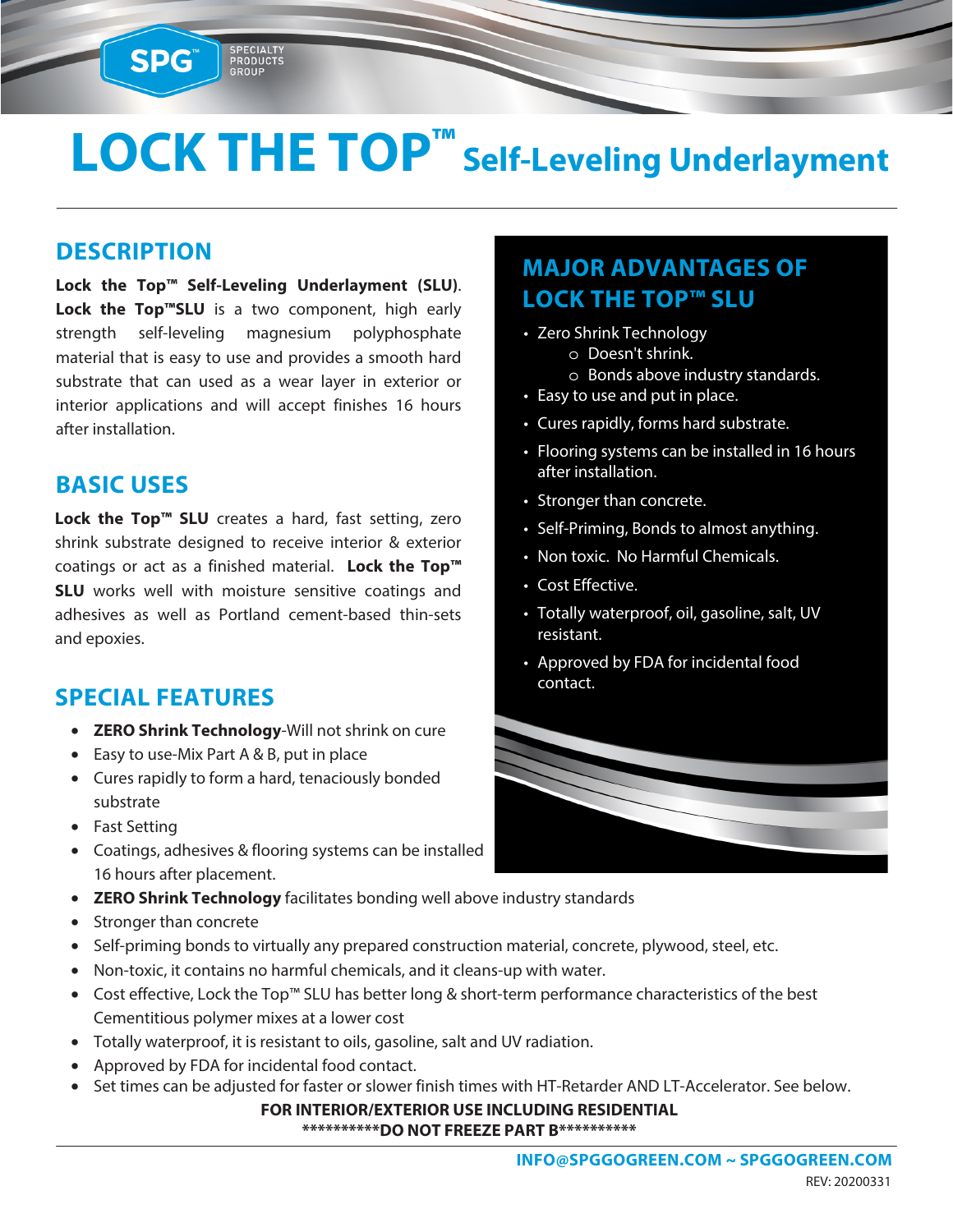## **LOCK THE TOP™ Self-Leveling Underlayment**

#### **TECHNICAL AND PRODUCT DATA**

PRODUCTS

SPG

Initial Set Time: 7 minutes @ 68°F (20°C) Primer: No primer required Flash Point: none Compressive Strength: 45 minutes 1,500 psi / 10.3 MPa 24 hours 2,600 psi / 17.9 MPa 7 days 3,800 psi / 26.2 MPa 28 days 7,800 psi/ 53.8 MPa

Application temp.: Minimum –  $32^{\circ}F(0^{\circ}C)$  If Below 50°F (10°C) use LT Accelerator Maximum-110°F (44°C) If Above 85°F (29.6°C) use HT-Retarder Clean-up: Water (before material sets) Shelf Life: 1 year (Store in cool dry area)

No. of Components: Two (Part A and B) Packaging: Fine grade 40lb (18.1kg) Part A with 1US gal(3.78L) Part B Yield: Mixed Material creates 0.36 cu. ft. (.009m<sup>3</sup>) Coverage 16 SqFt @ 1/4" (1.48m<sup>2</sup>@6.3cm) Also available in bulk packaging

#### **MIXING**

Keep all materials dry, **DO NOT ADD WATER TO THE MIX**. Maintaining the mix ratio as supplied, i.e. one container of liquid activator to one bag of dry component, will give a flowable consistency suitable for most interior & exterior applications, however the slump may be adjusted to the applicator's preference or to suit the specific job conditions by increasing either of the two components.

**DO NOT ADJUST THE SLUMP BY THE ADDITION OF WATER**. Mix the two components by mechanical means until all the material is wet. Let sit for at least 1 minute and remix, pour from container and screed to desired thickness.

#### **APPLICATION INSTRUCTIONS**

Surface must be clean, dry and free of loose material, commercial or wheeled traffic areas must be profiled to a #1 or #2 CSP-ICRI. **Lock the Top™ SLU MUST NOT BE EXPOSED TO ANY WATER OR DAMPNESS** during placement or curing. Remove all loose material from area to be covered vacuuming or sweeping as required.

For applications at ambient temperatures below 50°F(10°C) LT-ACCELERATOR must be used to ensure a full cure.

With temperatures above 68°F(20°C) the HT-RETARDER can be used to extend the working time. Do not pre-wet surface. Keep an adequate supply of water on hand to keep equipment clean. Thoroughly dry all equipment before using **Lock the Top™ SLU**. Keep dry and protected.

#### **\*\*\*\*\*\*\*\*\*\*DO NOT FREEZE PART B\*\*\*\*\*\*\*\*\*\***